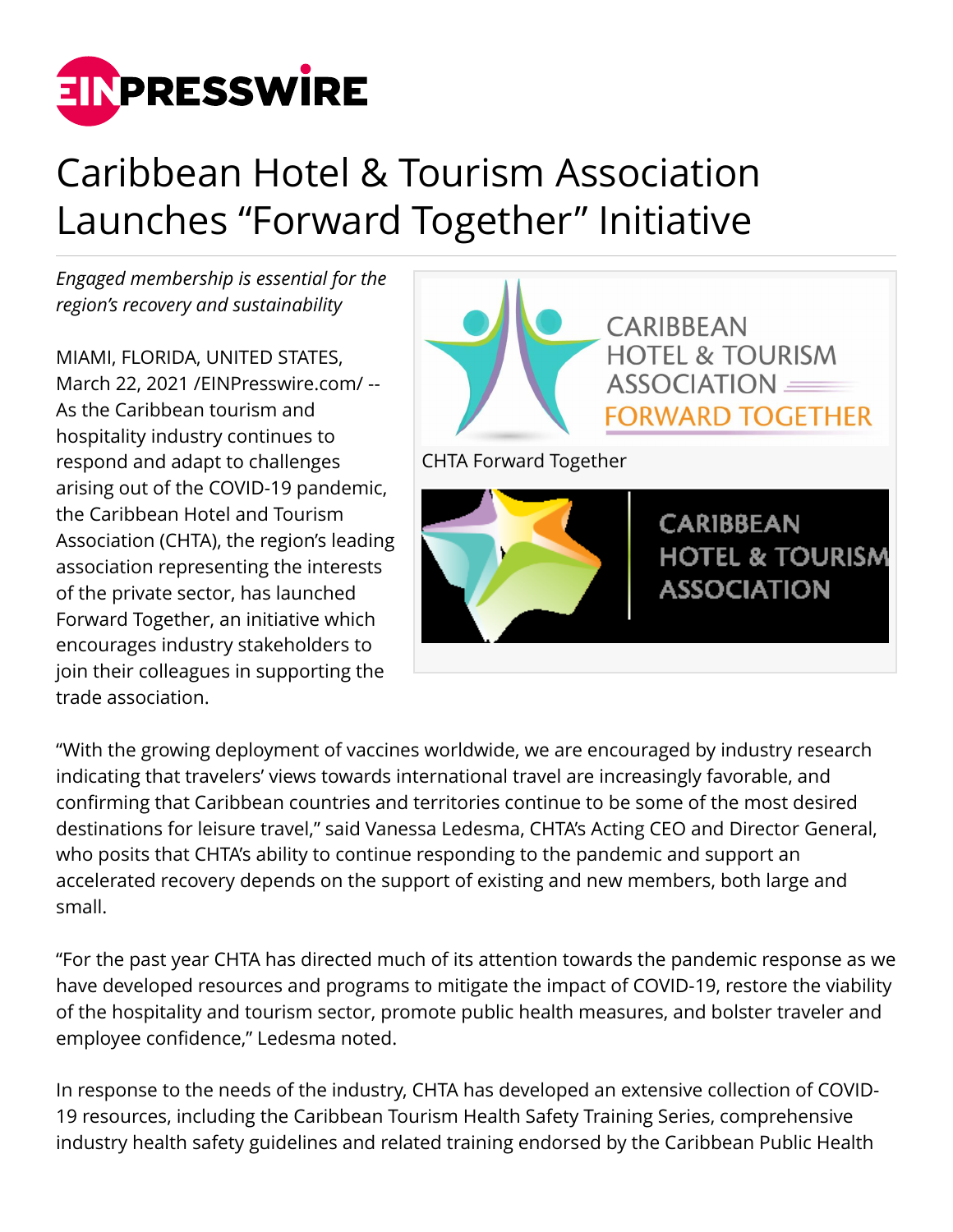Agency (CARPHA). The association also has hosted more than 25 live webinars addressing issues ranging from trends in travel demand and concerns over travel safety to risk management, as well as Caribbean Tourism Fireworks, a series of virtual press conferences providing destination updates to the industry, media and consumers.

Hoteliers, restaurateurs, banks, attractions, marketing agencies and other tourism-related partners who renew or sign up for a new CHTA membership enjoy access to hallmark events, such as the association's annual Caribbean Travel Marketplace and the Caribbean Hospitality Industry Exchange Forum (CHIEF), several virtual events, and a range of educational tools and training materials. CHTA also offers a variety of services and products thanks to strategic partnerships with brands such as Amadeus, MasterCard, STR and Travelzoo, and the U.S. Virgin Islands Department of Tourism.

"CHTA remains committed to this dynamic and essential industry, and to ensure our collective success, we need the support of our members," added Ledesma.

Ledesma reminded stakeholders that for the first time in nearly 40 years, Caribbean Travel Marketplace, the premier annual gathering where Caribbean hospitality and tourism professionals meet with regional colleagues and international buyers and sellers, will be staged virtually this year.

The marketing event, now in its 39th edition, is traditionally held during January, but due to the impact of the pandemic on travel and in-person gatherings, the event will take place in an online environment from May 11-14, 2021.

To renew or sign up for a CHTA membership, visit <http://www.caribbeanhotelandtourism.com/forwardtogether>.

For information about Caribbean Travel Marketplace, visit [www.chtamarketplace.com.](http://www.chtamarketplace.com)

About the Caribbean Hotel and Tourism Association (CHTA)

The Caribbean Hotel and Tourism Association (CHTA) is the Caribbean's leading association representing the interests of national hotel and tourism associations. For more than 55 years, CHTA has been the backbone of the Caribbean hospitality industry. Working with some 1,000 hotel and allied members, and 33 National Hotel Associations, CHTA is shaping the Caribbean's future and helping members to grow their businesses. Whether helping to navigate critical issues in sales and marketing, sustainability, legislative issues, emerging technologies, climate change, data and intelligence or, looking for avenues and ideas to better market and manage businesses, CHTA is helping members on issues which matter most.

For further information, visit [www.caribbeanhotelandtourism.com.](http://www.caribbeanhotelandtourism.com)

ENDS